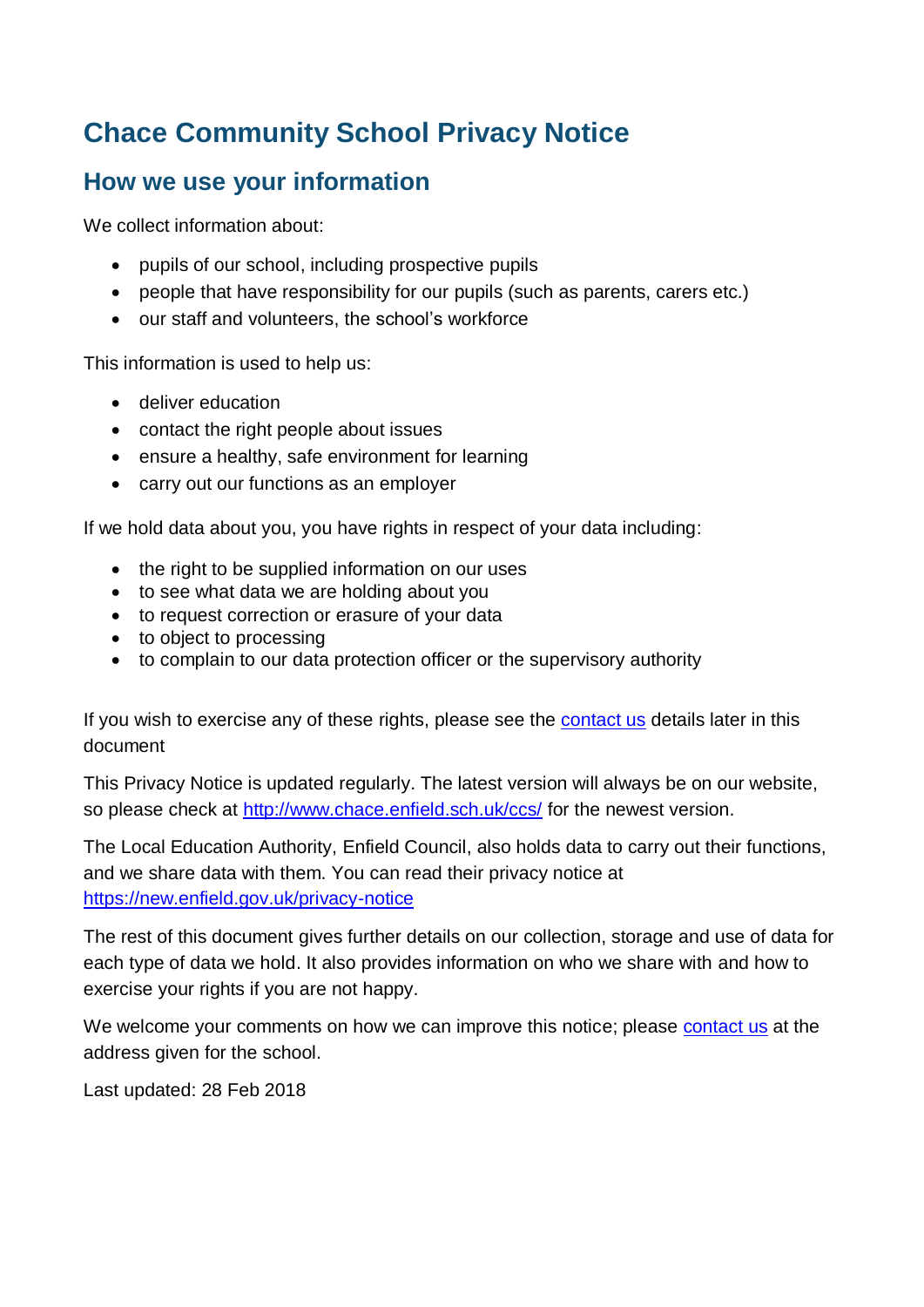# **Data Usage Regarding Pupils**

## **The categories of information that we collect, hold and share include:**

- Personal information (such as name, unique pupil number and address)
- Characteristics (such as ethnicity, language, nationality, country of birth and free school meal eligibility)
- Attendance information (such as sessions attended, number of absences and absence reasons)
- Educational information (such as lesson plans, test/exam results, learning challenges)
- Health information (such as illnesses that may affect pupil safety in school e.g. allergies, asthma, epilepsy)

# **Why we collect and use this information**

We use the pupil data:

- to support pupil learning
- to monitor and report on pupil progress
- to provide appropriate pastoral care
- to assess the quality of our services
- to comply with the law about data sharing

#### **The lawful basis on which we use this information**

We collect and use pupil information under:

- $\bullet$  the GDPR Article 6 (c) for example where we are required to do so by the Education Act 1996
- $\bullet$  the GDPR Article 6 (d) and 9 (c) for example critical health information about pupils that may put them at risk
- $\bullet$  the GDPR Article 6 (a) for example where data has been supplied by the parent for use in the school setting e.g. information about family preferences in respect of religion

Full details of the legal basis for our data use is based on Data Protection Impact Assessments [https://ico.org.uk/media/for-organisations/documents/1595/pia-code-of](https://ico.org.uk/media/for-organisations/documents/1595/pia-code-of-practice.pdf)[practice.pdf](https://ico.org.uk/media/for-organisations/documents/1595/pia-code-of-practice.pdf)

Note that Health professionals commonly gather data in school settings for a variety of purposes. This data is **not** held by the school, and is detailed in the Local Authority privacy notice at [https://new.enfield.gov.uk/privacy-notice.](https://new.enfield.gov.uk/privacy-notice)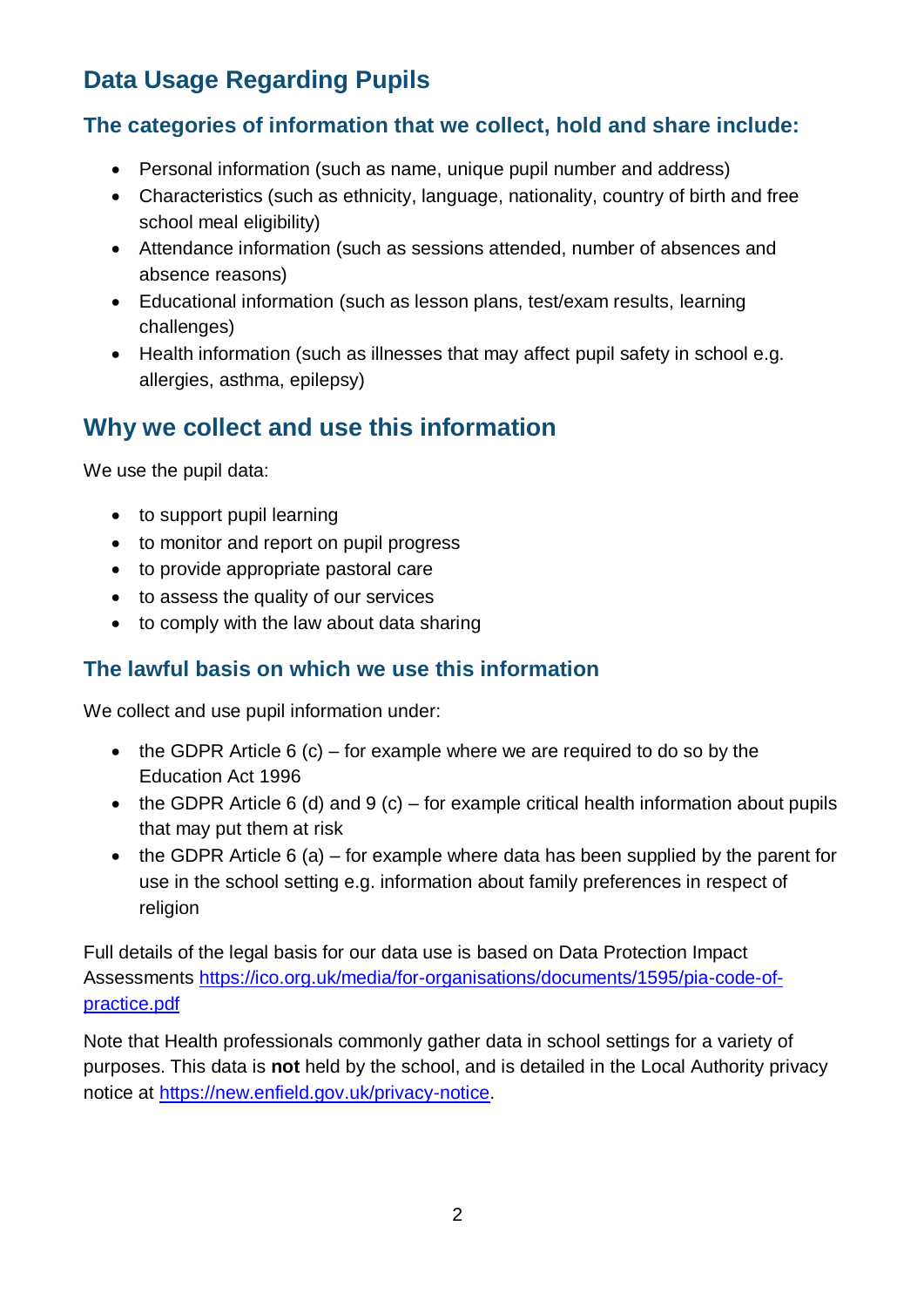# **Collecting pupil information**

Whilst the majority of pupil information you provide to us is mandatory, some of it is provided to us on a voluntary basis. In order to comply with the General Data Protection Regulation, we will inform you whether you are required to give certain information to us or if you have a choice in this.

## **Storing pupil data**

We store pupil data as detailed in our retention schedule, published at [Retention and](records_management_toolkit_for_schools_version_4_may_2012.pdf)  [Disposal Policy](records_management_toolkit_for_schools_version_4_may_2012.pdf)

#### **Who we share information with**

We routinely share pupil information with:

- schools that the pupil will attend after leaving us
- our local authority
- the Department for Education (DfE)
- NHS staff working in the school setting

#### **Why we share pupil information**

We do not share information about our pupils with anyone without consent unless the law and our policies allow us to do so.

We share pupils' data with the Department for Education (DfE) on a statutory basis. This data sharing underpins school funding and educational attainment policy and monitoring.

We are required to share information about our pupils with our local authority (LA) and the Department for Education (DfE) under section 3 of The Education (Information About Individual Pupils) (England) Regulations 2013.

#### **Data collection requirements:**

To find out more about the data collection requirements placed on us by the Department for Education (for example; via the school census) go to [https://www.gov.uk/education/data](https://www.gov.uk/education/data-collection-and-censuses-for-schools)[collection-and-censuses-for-schools.](https://www.gov.uk/education/data-collection-and-censuses-for-schools)

#### **Youth support services**

#### **Pupils aged 13+**

Once our pupils reach the age of 13, we also pass pupil information to our local authority and / or provider of youth support services as they have responsibilities in relation to the education or training of 13-19 year olds under section 507B of the Education Act 1996.

This enables them to provide services as follows: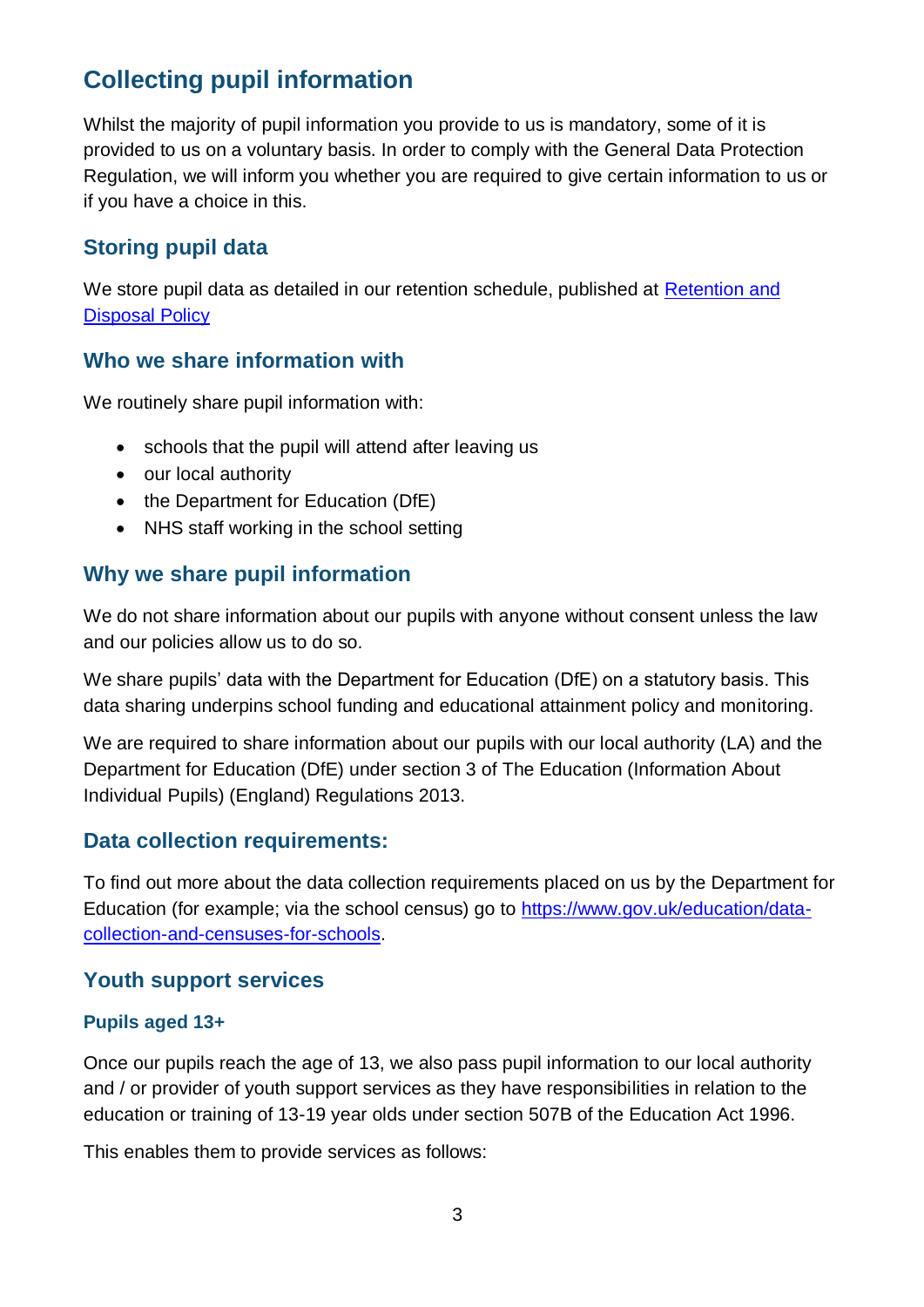- youth support services
- careers advisers

A parent or guardian can request that **only** their child's name, address and date of birth is passed to their local authority or provider of youth support services by informing us. This right is transferred to the child / pupil once he/she reaches the age 16.

#### **Pupils aged 16+**

We will also share certain information about pupils aged 16+ with our local authority and / or provider of youth support services as they have responsibilities in relation to the education or training of 13-19 year olds under section 507B of the Education Act 1996.

This enables them to provide services as follows:

- post-16 education and training providers
- youth support services
- careers advisers

For more information about services for young people, please visit our local authority website.

## **The National Pupil Database (NPD)**

The NPD is owned and managed by the Department for Education and contains information about pupils in schools in England. It provides invaluable evidence on educational performance to inform independent research, as well as studies commissioned by the Department. It is held in electronic format for statistical purposes. This information is securely collected from a range of sources including schools, local authorities and awarding bodies.

We are required by law, to provide information about our pupils to the DfE as part of statutory data collections such as the school census and early years' census. Some of this information is then stored in the NPD. The law that allows this is the Education (Information About Individual Pupils) (England) Regulations 2013.

To find out more about the NPD, go to [https://www.gov.uk/government/publications/national-pupil-database-user-guide-and](https://www.gov.uk/government/publications/national-pupil-database-user-guide-and-supporting-information)[supporting-information.](https://www.gov.uk/government/publications/national-pupil-database-user-guide-and-supporting-information)

The department may share information about our pupils from the NPD with third parties who promote the education or well-being of children in England by:

- conducting research or analysis
- producing statistics
- providing information, advice or guidance

The Department has robust processes in place to ensure the confidentiality of our data is maintained and there are stringent controls in place regarding access and use of the data.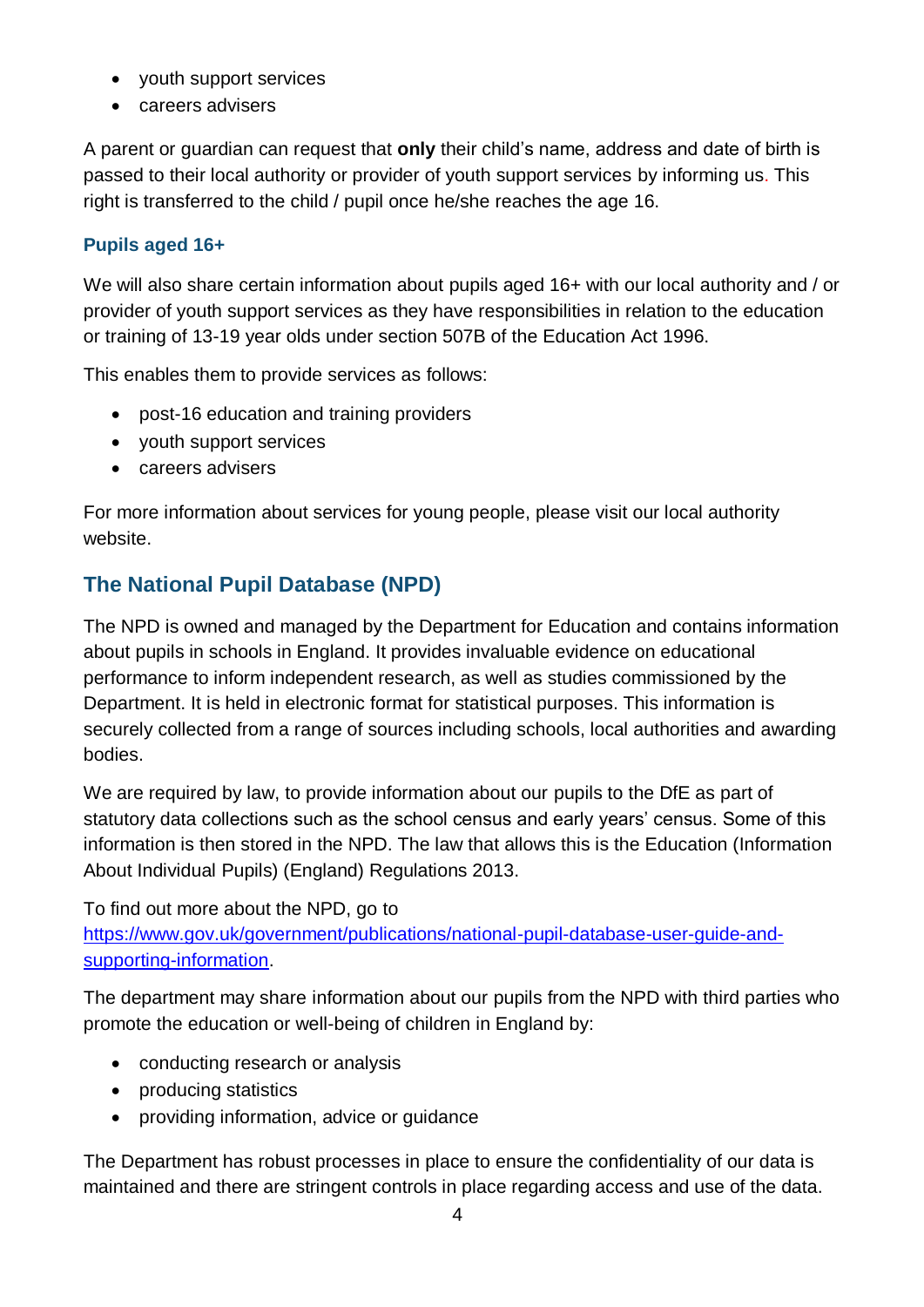Decisions on whether DfE releases data to third parties are subject to a strict approval process and based on a detailed assessment of:

- who is requesting the data
- the purpose for which it is required
- the level and sensitivity of data requested: and
- the arrangements in place to store and handle the data

To be granted access to pupil information, organisations must comply with strict terms and conditions covering the confidentiality and handling of the data, security arrangements and retention and use of the data.

For more information about the department's data sharing process, please visit: <https://www.gov.uk/data-protection-how-we-collect-and-share-research-data>

For information about which organisations the department has provided pupil information, (and for which project), please visit the following website: <https://www.gov.uk/government/publications/national-pupil-database-requests-received>

To contact DfE:<https://www.gov.uk/contact-dfe>

#### **Requesting access to your personal data**

Under data protection legislation, parents and pupils have the right to request access to information about them that we hold. To make a request for your personal information, or be given access to your child's educational record, please see the contact details below.

You also have the right to:

- object to processing of personal data that is likely to cause, or is causing, damage or distress
- prevent processing for the purpose of direct marketing
- object to decisions being taken by automated means
- in certain circumstances, have inaccurate personal data rectified, blocked, erased or destroyed; and
- claim compensation for damages caused by a breach of the Data Protection regulations

If you have a concern about the way we are collecting or using your personal data, we request that you raise your concern with us in the first instance. Alternatively, you can contact the Information Commissioner's Office at<https://ico.org.uk/concerns/>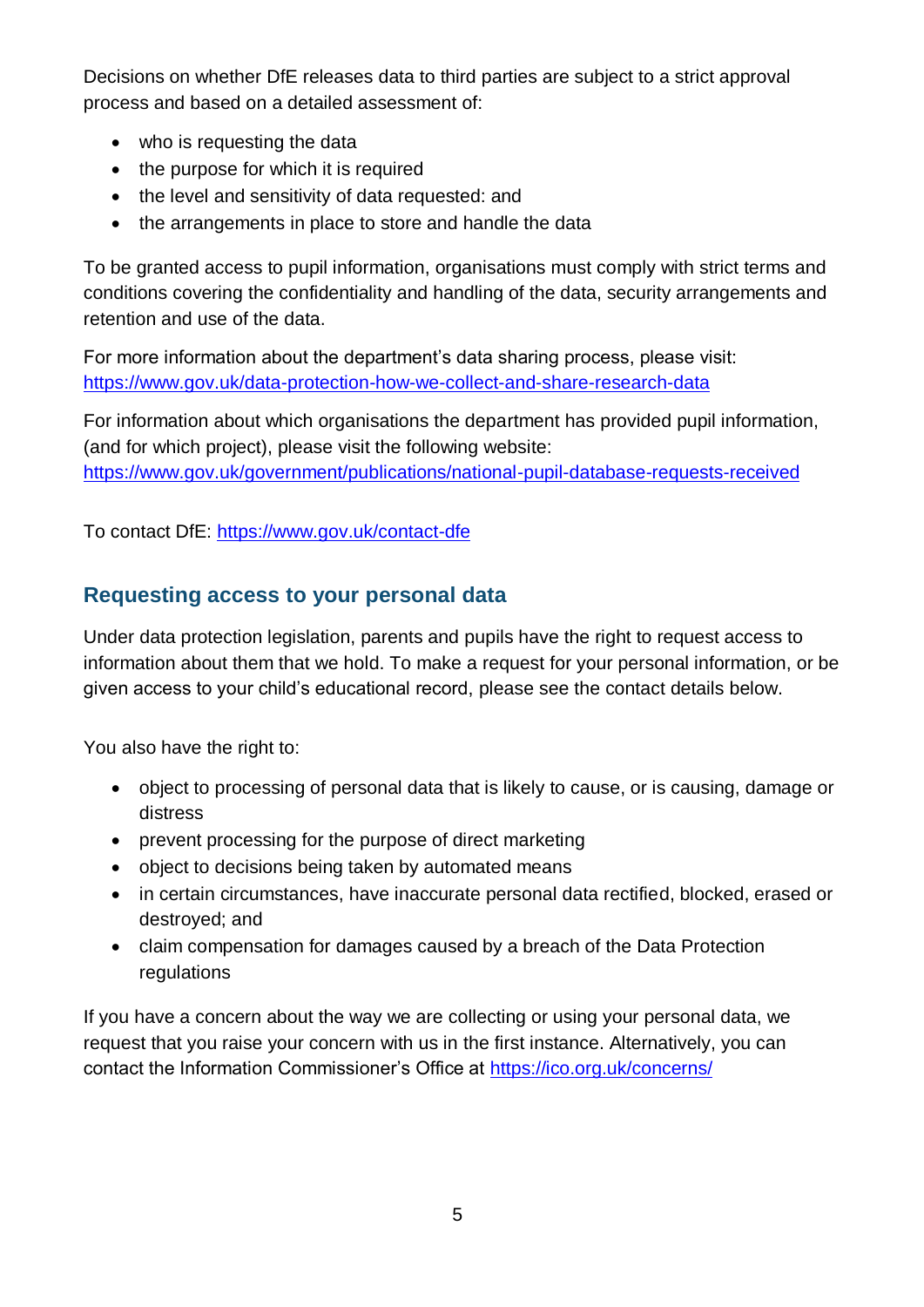# **Data Usage Regarding People That Have Responsibility for our Pupils**

## **The categories of information that we collect, hold and share include:**

- Personal information (such as name and address)
- Contact details (such as mobile telephone number or other ways to get in touch)

#### **Why we collect and use this information**

We use the data about people that have responsibility for our pupils:

- to contact them, both routinely and in emergencies
- to ensure they are kept aware of pupil's progress as appropriate
- to comply with the law regarding data sharing

#### **The lawful basis on which we use this information**

We collect and use this information under:

- $\bullet$  the GDPR Article 6 (c) for example where we are required to do so by the Education Act 1996
- $\bullet$  the GDPR Article 6 (a) for example additional contact information supplied to us above that required by law

Full details of the legal basis for our data use is based on Data Protection Impact Assessments [https://ico.org.uk/media/for-organisations/documents/1595/pia-code-of](https://ico.org.uk/media/for-organisations/documents/1595/pia-code-of-practice.pdf)[practice.pdf](https://ico.org.uk/media/for-organisations/documents/1595/pia-code-of-practice.pdf)

# **Collecting information**

Whilst much of information you provide to us is mandatory, some of it is provided to us on a voluntary basis. In order to comply with the General Data Protection Regulation, we will inform you whether you are required to provide certain information to us or if you have a choice in this.

#### **Storing data**

We store data as detailed in our retention schedule, published at [Retetion and Disposal](records_management_toolkit_for_schools_version_4_may_2012.pdf)  **[Policy](records_management_toolkit_for_schools_version_4_may_2012.pdf)** 

## **Who we share people that have responsibility for our pupils information with**

We routinely share information with:

- schools that the pupil will attend after leaving us
- our local authority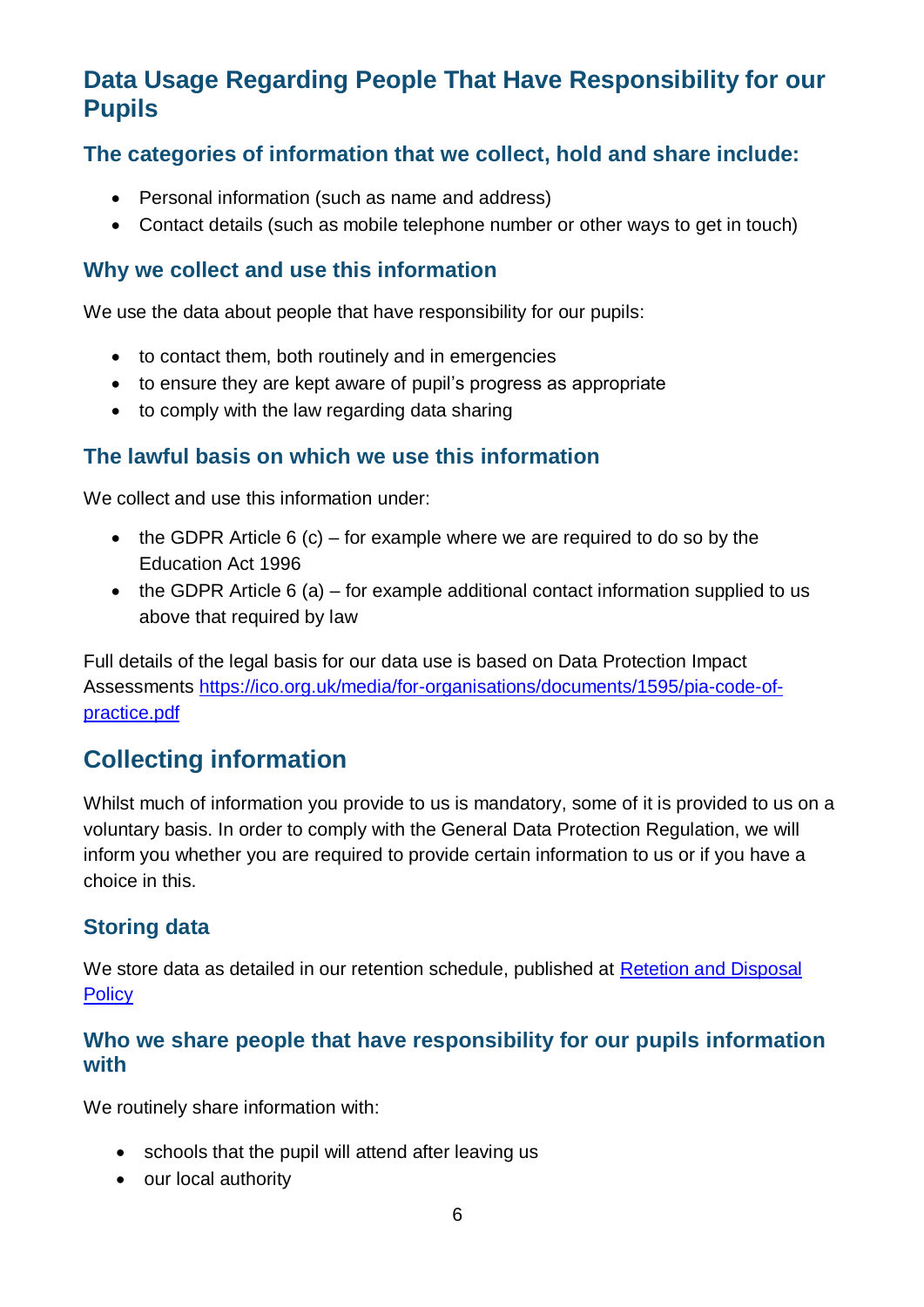- $\bullet$  the Department for Education (DfE)
- NHS staff working in the school setting

## **Why we share information**

We do not share information about people that have responsibility for our pupils with anyone without consent unless the law and our policies allow us to do so.

We are required to share information about people that have responsibility for our pupils with our local authority (LA) and the Department for Education (DfE) under section 3 of The Education (Information About Individual Pupils) (England) Regulations 2013.

## **Requesting access to your personal data**

Under data protection legislation, data subjects have the right to request access to information about them that we hold. To make a request for your personal information, please see the contact details below.

You also have the right to:

- object to processing of personal data that is likely to cause, or is causing, damage or distress
- prevent processing for the purpose of direct marketing
- object to decisions being taken by automated means
- in certain circumstances, have inaccurate personal data rectified, blocked, erased or destroyed; and
- claim compensation for damages caused by a breach of the Data Protection regulations

If you have a concern about the way we are collecting or using your personal data, we request that you raise your concern with us in the first instance. Alternatively, you can contact the Information Commissioner's Office at<https://ico.org.uk/concerns/>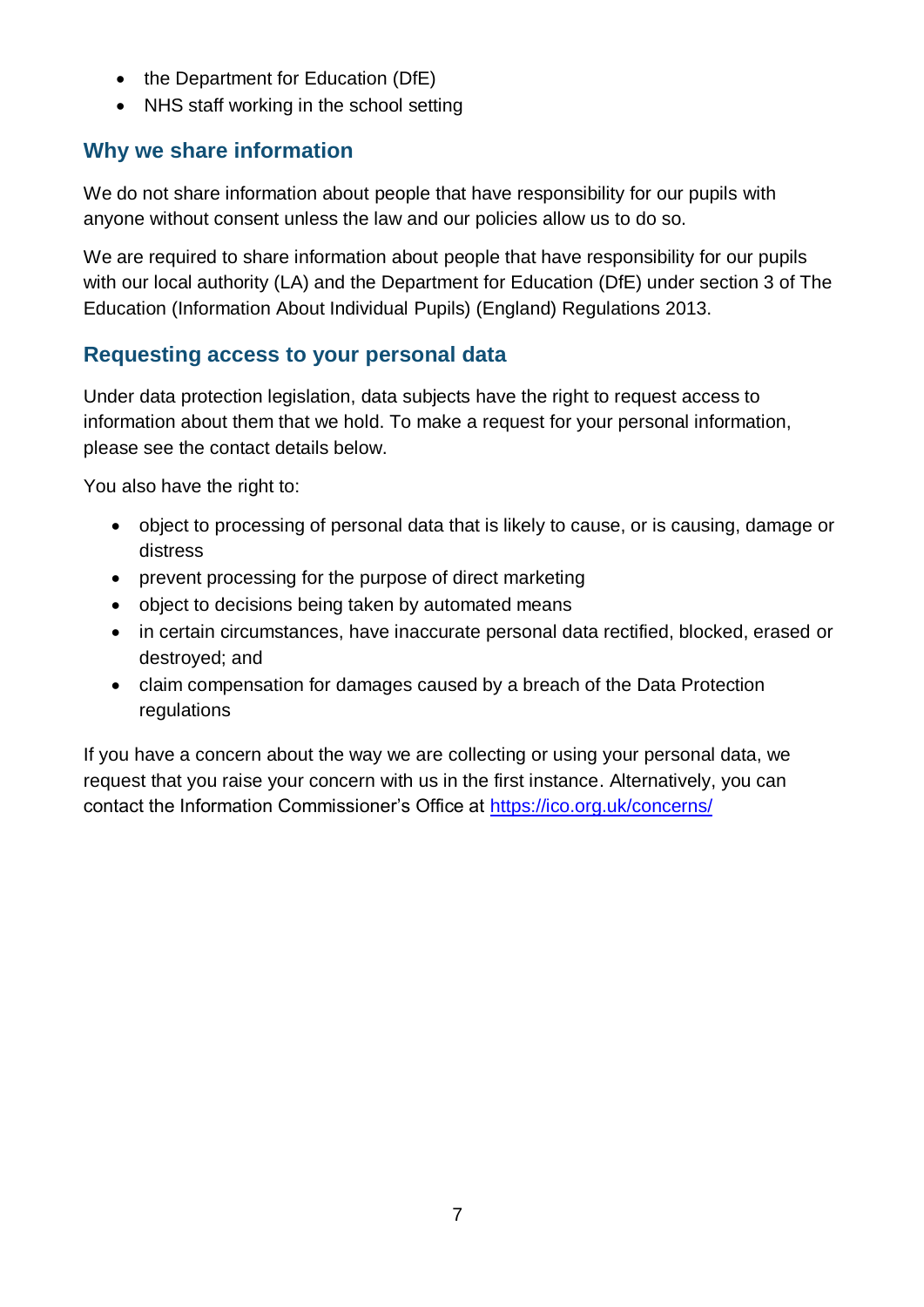# **Data Usage Regarding Schools Workforce**

#### **The categories of school workforce information that we collect, process, hold and share include:**

- personal information (such as name, employee or teacher number, national insurance number)
- special categories of data including characteristics information such as gender, age, ethnic group, vetting and barring information
- contract information (such as start dates, hours worked, post, roles and salary information)
- work absence information (such as number of absences and reasons)
- qualifications (and, where relevant, subjects taught)

## **Why we collect and use this information**

We use school workforce data to:

- enable the development of a comprehensive picture of the workforce and how it is deployed
- inform the development of recruitment and retention policies
- maintain safety of staff and pupils
- enable individuals to be paid

## **The lawful basis on which we process this information**

We process this information under GDPR Article 6 (b) the employment contract and Article 6 (c) e.g. Education Act 1996. Certain special characteristics are processed under GDPR Article 6 (c) and Article 9 (b) e.g. Ethnicity information required by the Equalities Act 2010.

Full details of the legal basis for our data use is based on Data Protection Impact Assessments [https://ico.org.uk/media/for-organisations/documents/1595/pia-code-of](https://ico.org.uk/media/for-organisations/documents/1595/pia-code-of-practice.pdf)[practice.pdf](https://ico.org.uk/media/for-organisations/documents/1595/pia-code-of-practice.pdf)

## **Collecting this information**

Whilst much of information you provide to us is mandatory, some of it is provided to us on a voluntary basis. In order to comply with data protection legislation, we will inform you whether you are required to provide certain school workforce information to us or if you have a choice in this.

#### **Storing this information**

We store data as detailed in our retention schedule, published at Retention and DIsposal **[Policy](records_management_toolkit_for_schools_version_4_may_2012.pdf)** 

#### **Who we share this information with**

We routinely share this information with:

• our local authority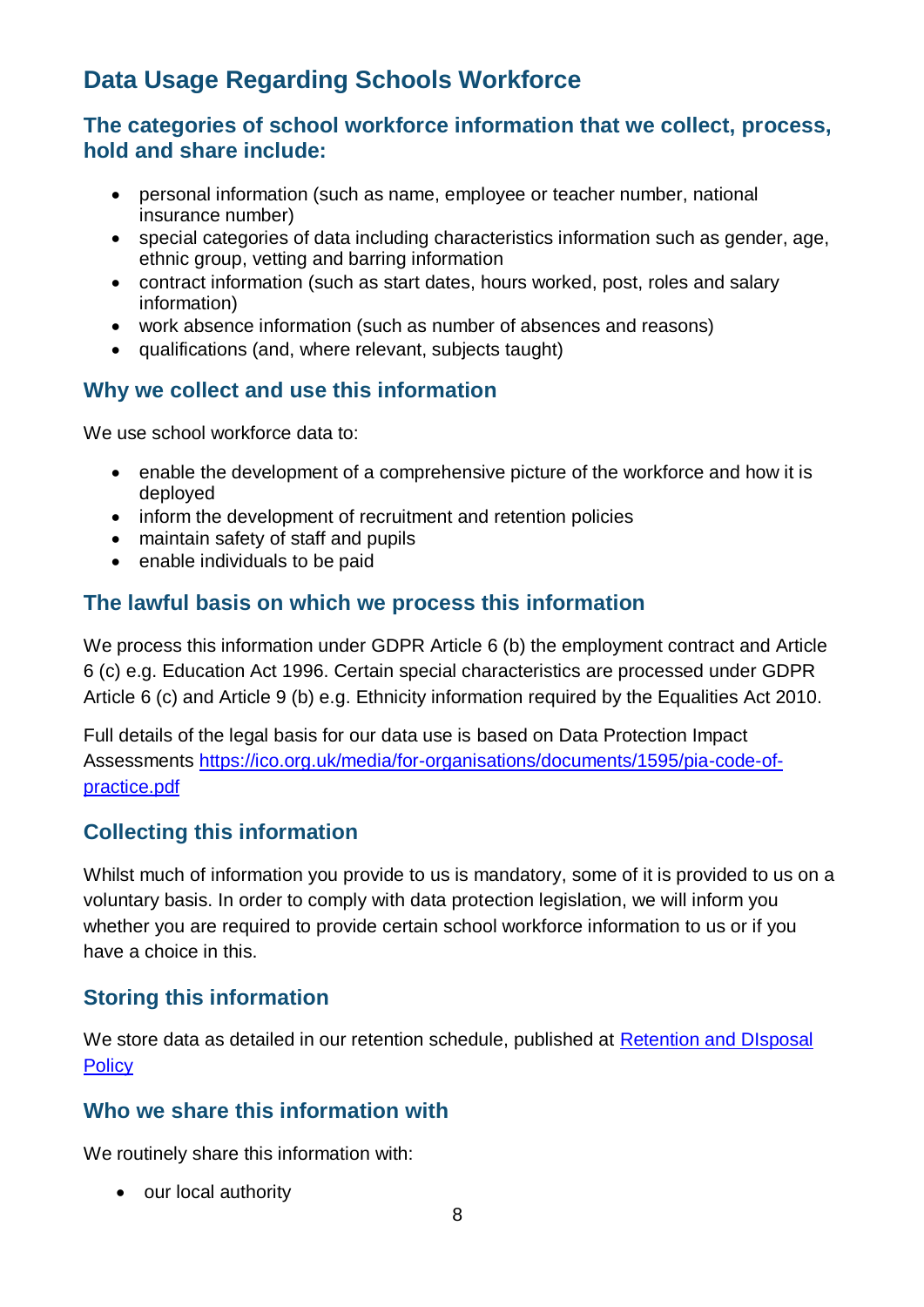• the Department for Education (DfE)

### **Why we share school workforce information**

We do not share information about workforce members with anyone without consent unless the law and our policies allow us to do so.

#### **Local authority**

We are required to share information about our workforce members with our local authority (LA) under section 5 of the Education (Supply of Information about the School Workforce) (England) Regulations 2007 and amendments.

#### **Department for Education (DfE)**

We share personal data with the Department for Education (DfE) on a statutory basis. This data sharing underpins workforce policy monitoring, evaluation, and links to school funding / expenditure and the assessment educational attainment.

We are required to share information about our school employees with our local authority (LA) and the Department for Education (DfE) under section 5 of the Education (Supply of Information about the School Workforce) (England) Regulations 2007 and amendments.

## **Data collection requirements**

The DfE collects and processes personal data relating to those employed by schools (including Multi Academy Trusts) and local authorities that work in state funded schools (including all maintained schools, all academies and free schools and all special schools including Pupil Referral Units and Alternative Provision). All state funded schools are required to make a census submission because it is a statutory return under sections 113 and 114 of the Education Act 2005

To find out more about the data collection requirements placed on us by the Department for Education including the data that we share with them, go to [https://www.gov.uk/education/data-collection-and-censuses-for-schools.](https://www.gov.uk/education/data-collection-and-censuses-for-schools)

The department may share information about school employees with third parties who promote the education or well-being of children or the effective deployment of school staff in England by:

- conducting research or analysis
- producing statistics
- providing information, advice or guidance

The department has robust processes in place to ensure that the confidentiality of personal data is maintained and there are stringent controls in place regarding access to it and its use. Decisions on whether DfE releases personal data to third parties are subject to a strict approval process and based on a detailed assessment of:

- who is requesting the data
- $\bullet$  the purpose for which it is required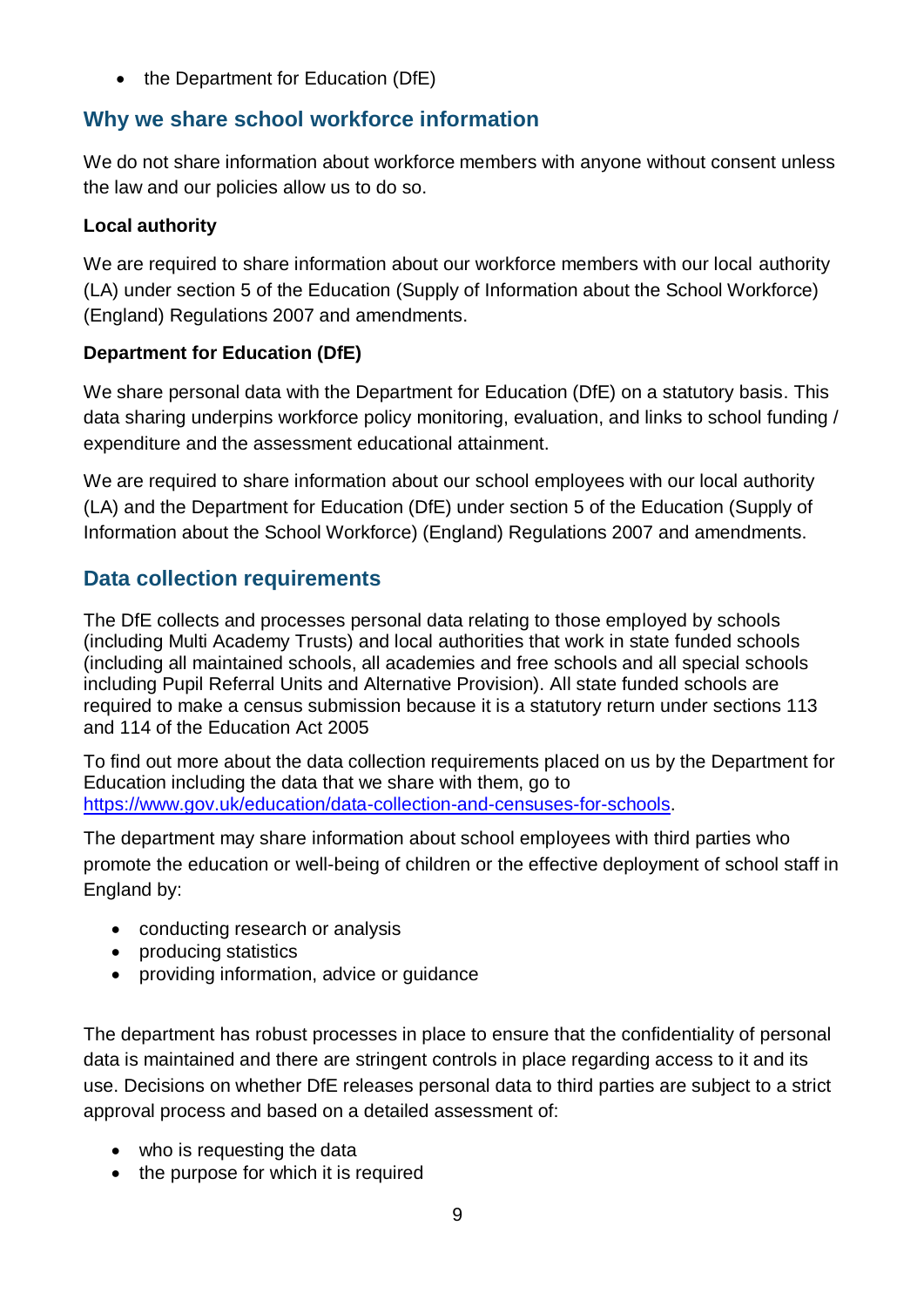- the level and sensitivity of data requested; and
- the arrangements in place to securely store and handle the data

To be granted access to school workforce information, organisations must comply with its strict terms and conditions covering the confidentiality and handling of the data, security arrangements and retention and use of the data.

For more information about the department's data sharing process, please visit:

<https://www.gov.uk/data-protection-how-we-collect-and-share-research-data>

• To contact the department:<https://www.gov.uk/contact-dfe>